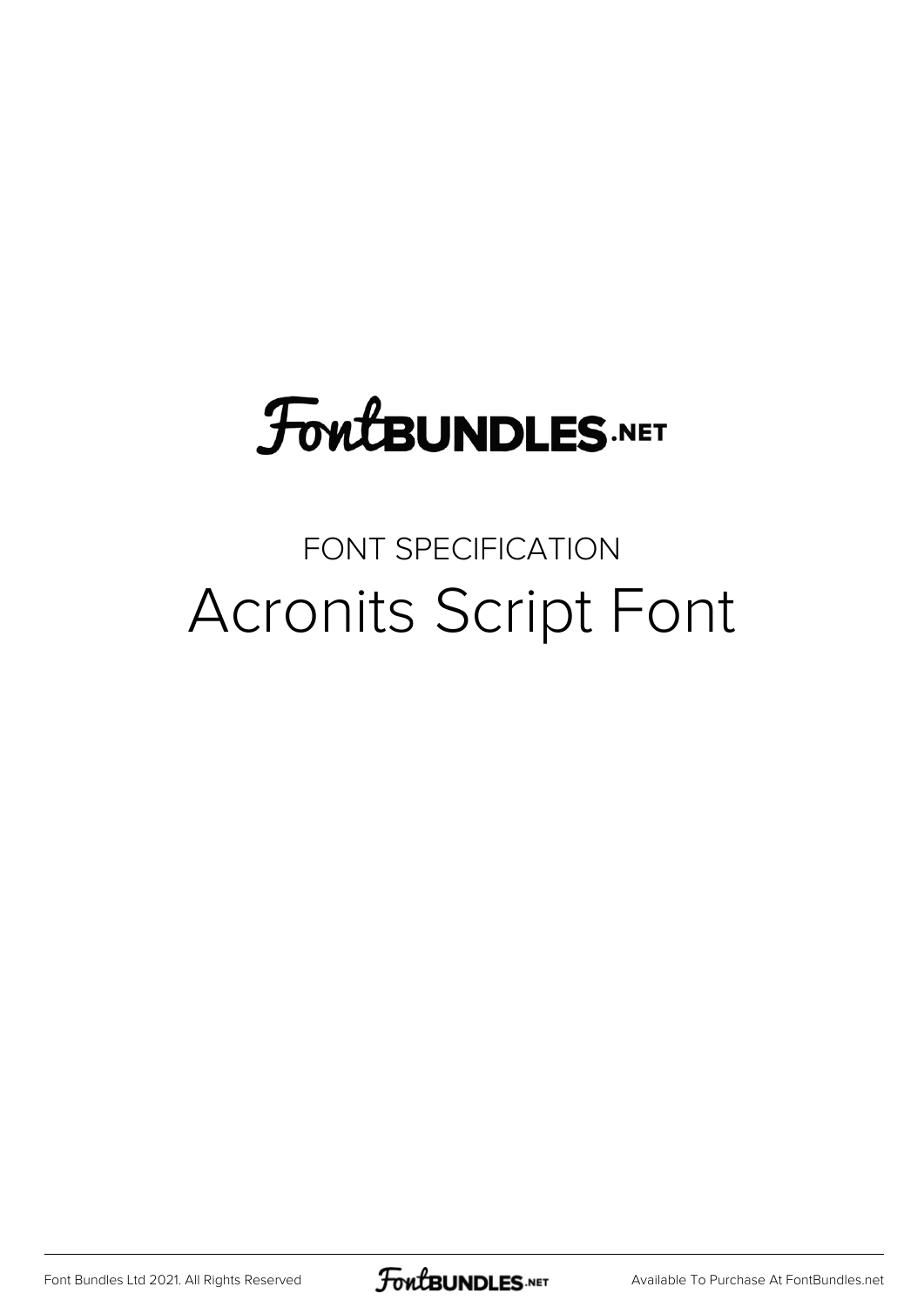## **Acronits - Regular**

**Uppercase Characters** 

ABCDEFGHIJKLMNQPQKSTU  $UUYYZ$ 

Lowercase Characters

 $a$  b  $c$   $d$   $e$   $f$   $g$   $h$   $ij$   $k$   $l$   $m$   $n$   $o$   $p$   $q$   $r$   $g$   $\tau$   $w$   $v$   $w$   $x$   $y$   $z$ 

**Numbers** 

0113456789

Punctuation and Symbols  $1''$  # \$ % & ' ( ) \* + , - . : ;  $5 = 221 [1] - 11314 f$  $\cancel{a}$  $\boldsymbol{\mu}$  $\mathcal{I}$  $\theta$  $\frac{1}{4}$   $\frac{1}{2}$  $\frac{3}{4}$ 7  $\rightarrow$ 

All Other Glyphs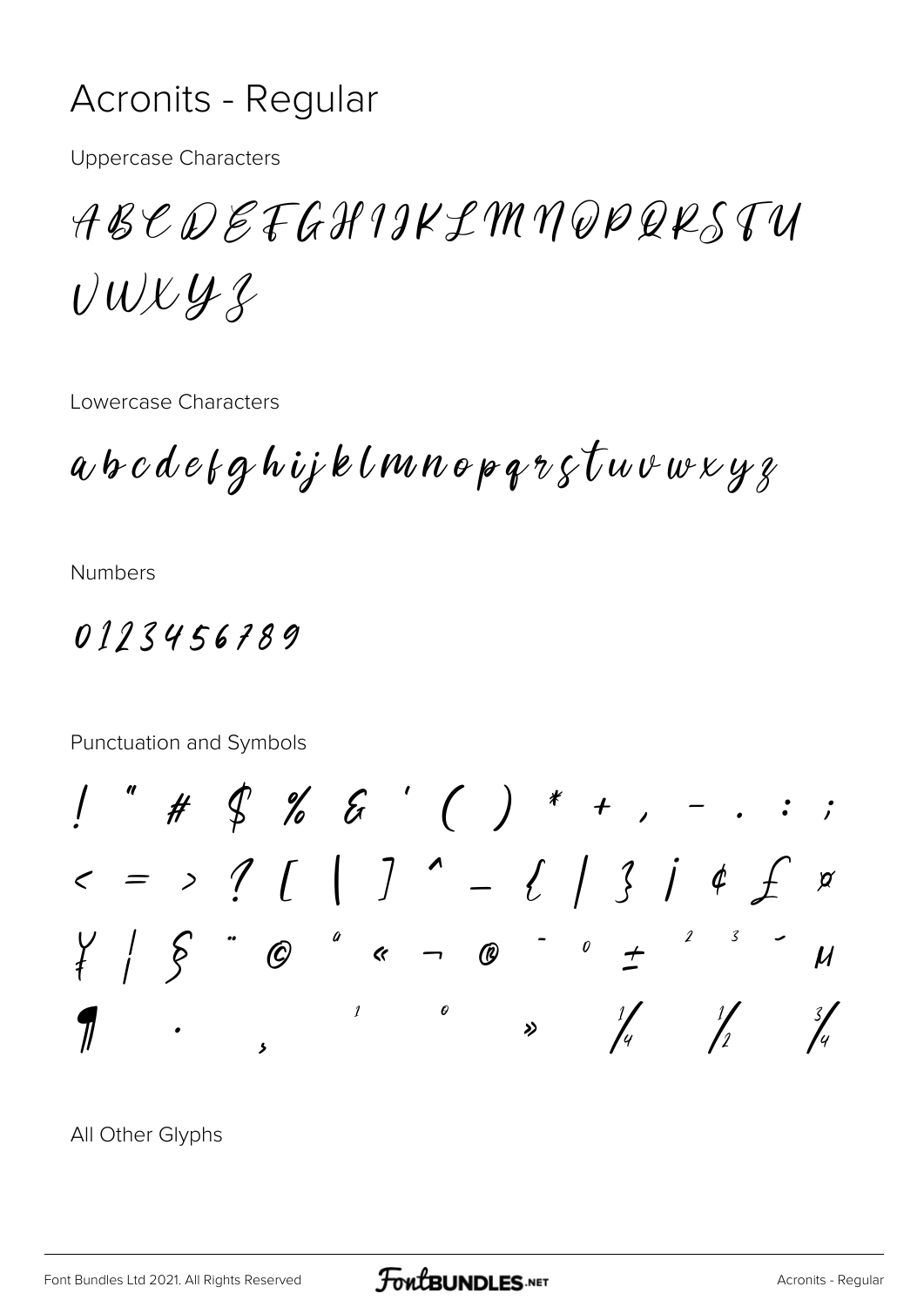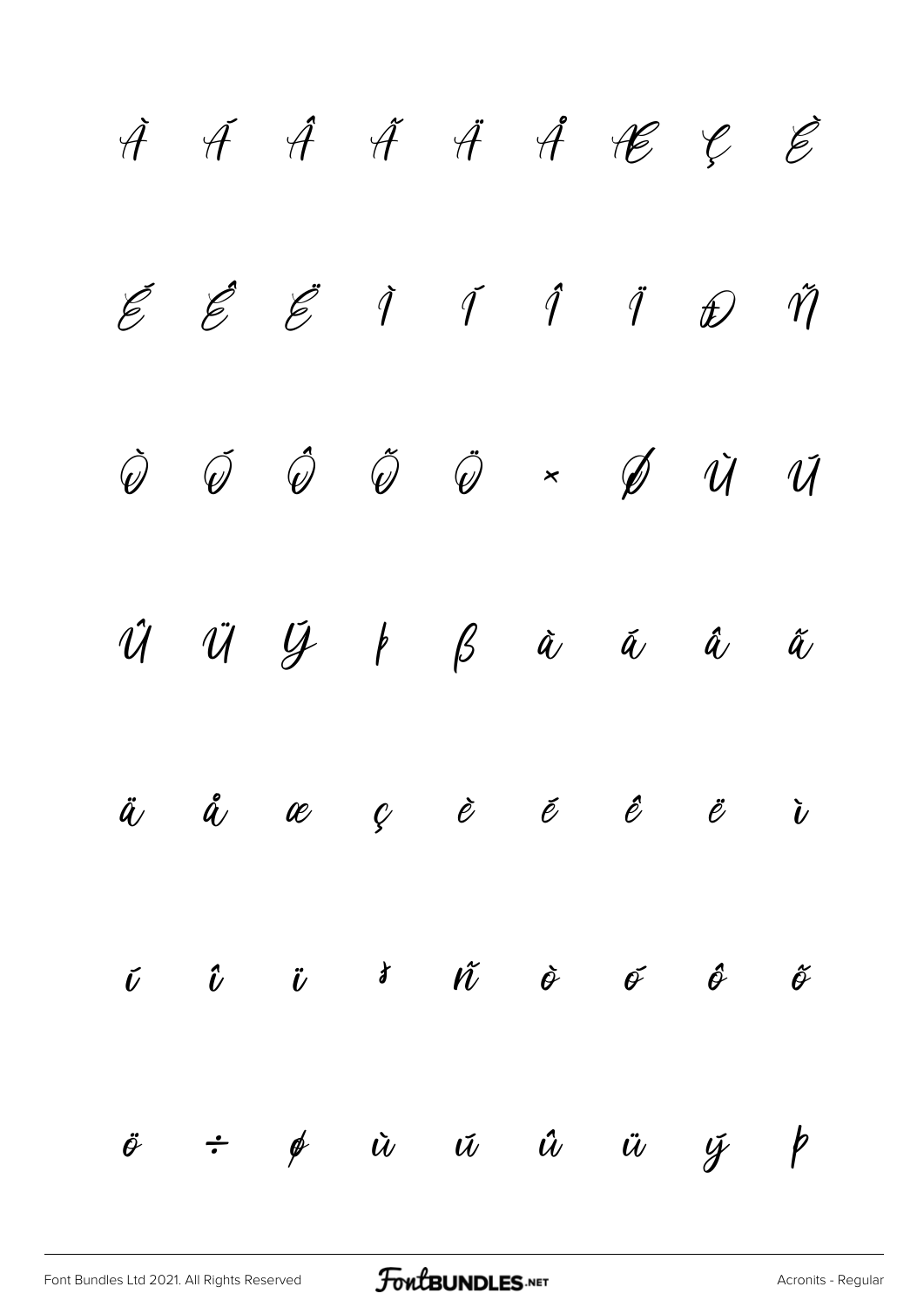